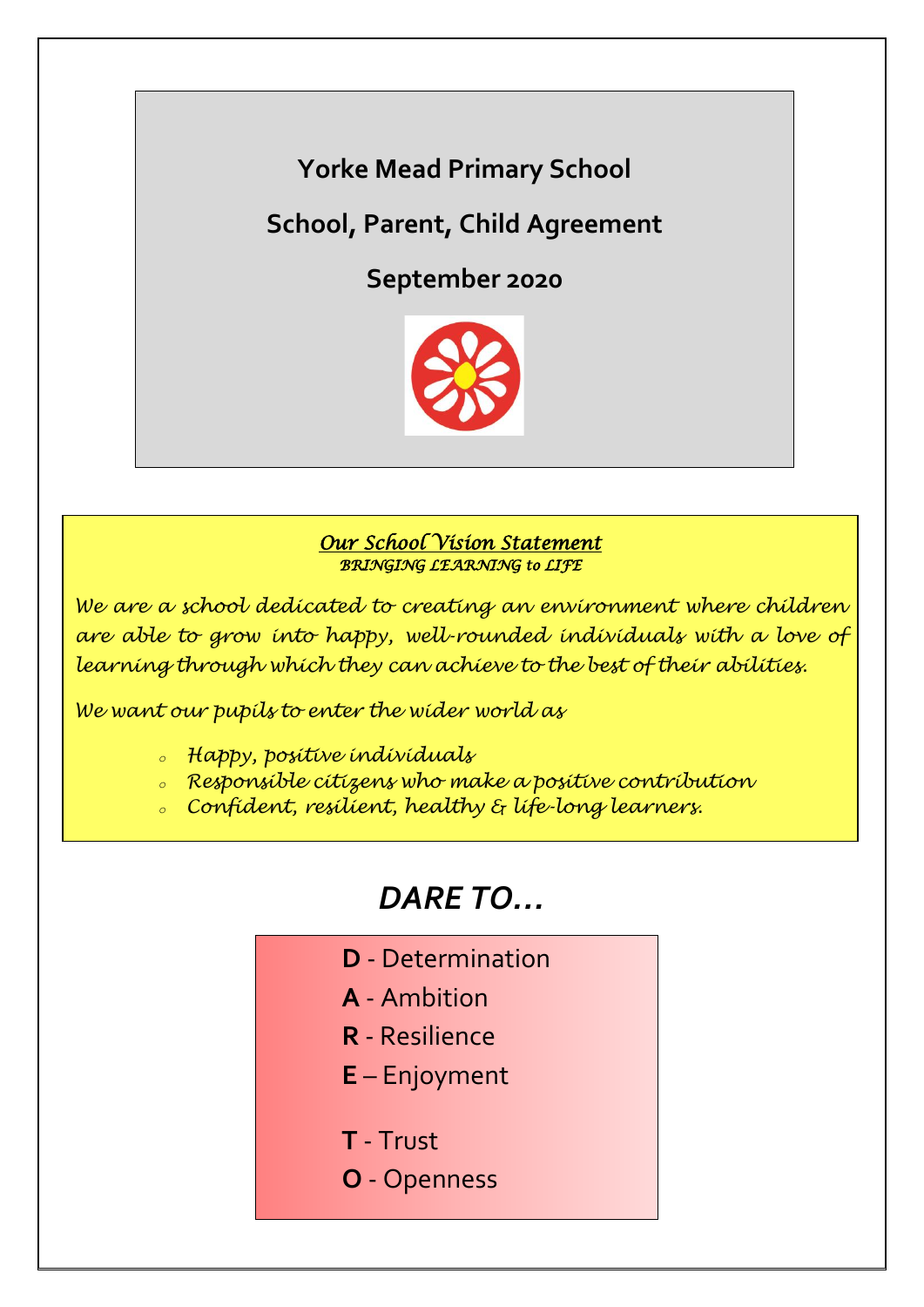This document has been produced in order to help us achieve these aims for all our children.

# **Staff**

We will:

#### *To support your child:*

- we provide a secure and caring environment for your child
- we provide a challenging learning environment which will enable your child to achieve his/her potential
- children receive appropriate homework, which is marked or given feedback
- we praise and reward good effort, work and behaviour

#### *To support you:*

- parents receive an annual written report and have the opportunity to discuss their child's progress at least twice a year or when the need arises
- parents are kept informed of how well their child scored in spelling and times tables tests
- parents know of any concerns about learning, behaviour or relationships
- parents receive regular information about school matters, through letters brought home by the children
- parents are informed about the curriculum throughout the year

#### *To make a happy, caring and inclusive school:*

- ◆ we listen to parents and children's concerns
- ◆ we model politeness and respect at all times
- we involve parents and children in the development of school policies

#### **Staff:**

We will make sure that we keep our school, parent, child agreement

**Signed** 

(Head teacher on behalf of all the staff)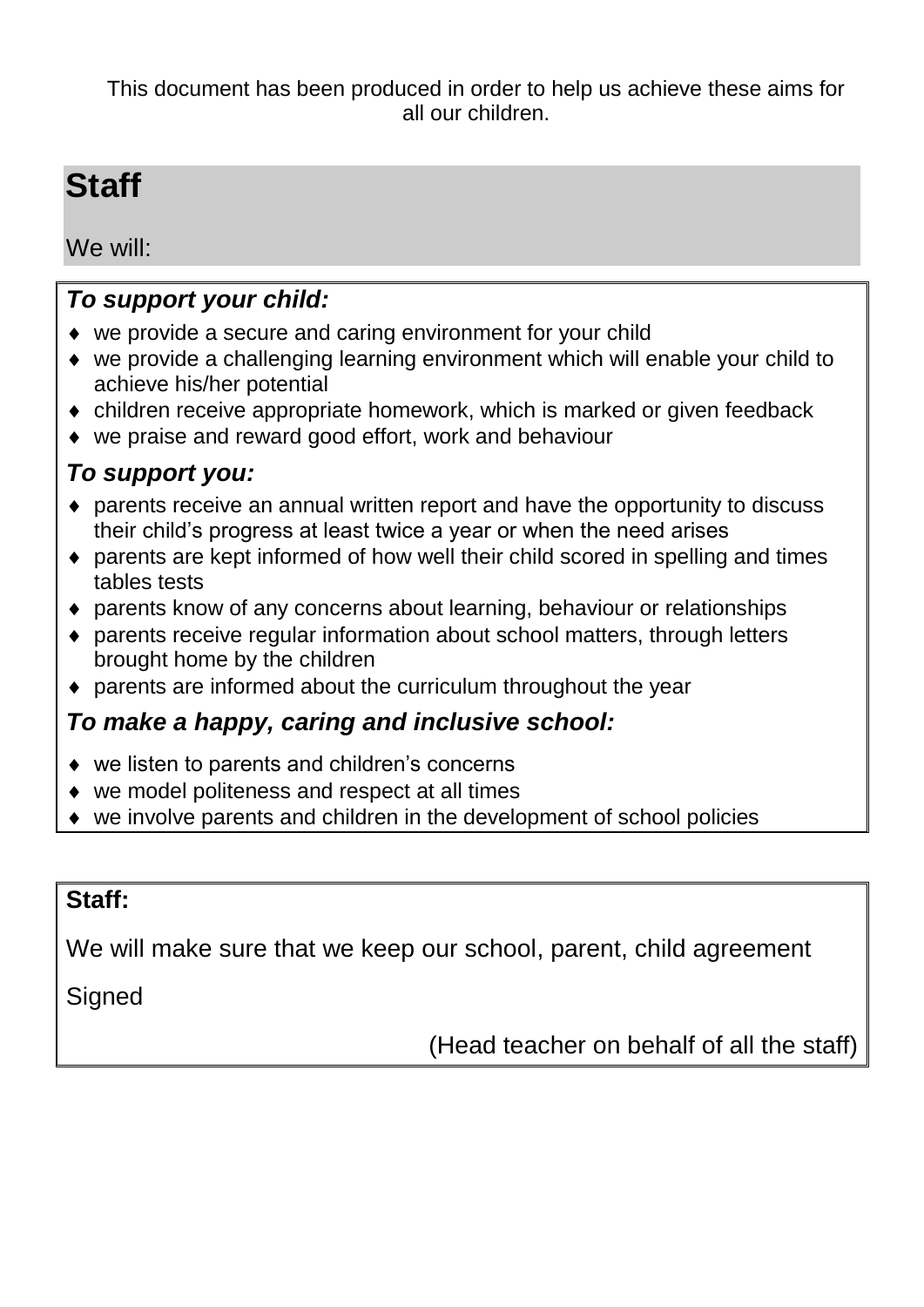## **Parents and carers**

We will:

#### *To support my child:*

- ◆ Make sure my child attends school regularly and arrives punctually. Registration time is normally 8:50am but due to the requirement to maintain social distancing there are temporary changes to this
- ◆ tell us by 10 am if my child is away from school and send a letter or email explaining the absence when he/she returns
- make sure my child wears the correct school uniform with sensible appropriate school shoes (not trainers) and that his/her belongings are named
- make sure my child gets the sleep he/she needs so he/she can arrive ready to learn
- support our home learning policy and help my child with his/her homework if necessary
- ◆ attend consultation evenings and SEN meetings
- ◆ tell us about anything which may affect my child's work or behaviour
- make sure we have up to date daytime contact numbers we could use in an emergency
- ensure that my child has all they need for school e.g. reading book, PE kit etc
- ensure my child does not wear a smart watch to school at any time or bring a mobile phone to school without prior agreement with the head teacher.

### *To support the school:*

- Support our behaviour policy and be willing to meet to discuss any concerns about my child's behaviour if necessary
- play an active part in the life of the school for example by attending school and FoYM functions
- speak to all members of the school community in a polite and respectful manner
- during the Covid-19 pandemic to follow the procedure for self-isolating, booking a test and sharing the outcome of the results with the school.

#### **Parents/Carers:**

I/We have read our school, parent, child agreement and will try to keep it.

Signed……………………………….